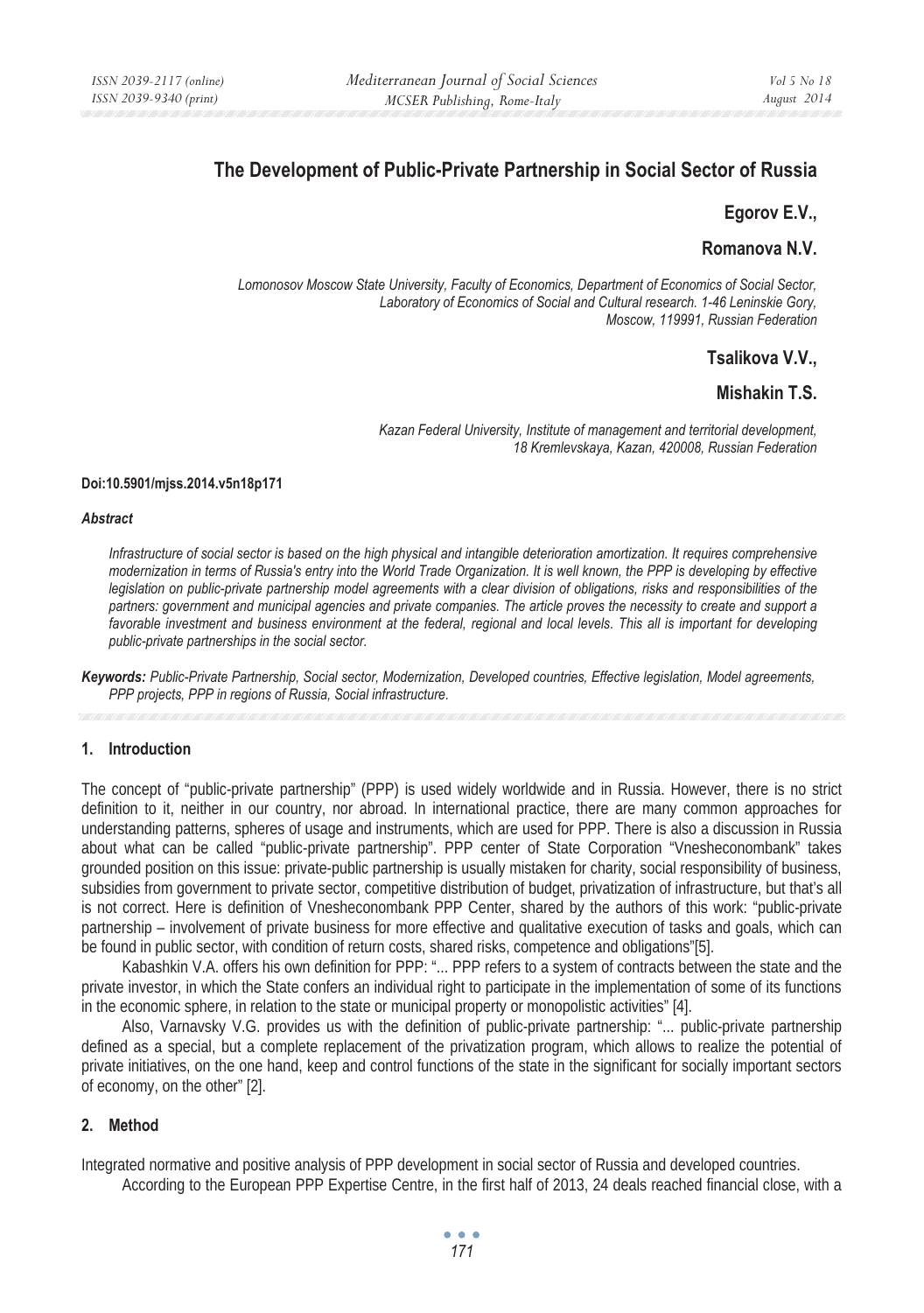total funding of 9 billion EUR [11].

The leader in the number of public-private partnership projects in 2012 in Europe was the United Kingdom (26 projects in 2012), France (22 projects in 2012), followed with large margin by the Netherlands (4 projects in 2012) [9, 11].

Spheres of application for PPP in different countries can vary due to the specifics of the economy, its level of socioeconomic development, the geographical features, traditions, etc. The application of the PPP priority spheres are: territorial development (including transport, energy); municipal services (including housing and utilities), social services (including health, education, tourism, culture, etc.), safety and security, defense, public administration and other problematic spheres [8].

There are different classifications of government and business partnerships, that could be found in Russian and foreign sources. The choice of form of partnership with involvement of private capital depends on the goals of the government/municipality or entity operating the property and serves as the customer when placing an order, and the amount of property rights transferred by the state business [2, 3, 10]. The main factors that determine the shape of specific PPP projects are:

- Features of national legislation;
- Scheme of distribution of investment risks;
- Experience of contractual relations, required for partnership;
- Industry affiliation of project or activity;
- Identification of the payer(s) for the services of the object and the consequences for him (them) of the selected form.

The process of public-private partnership involves three parties:

- Government (state and municipal authorities);
- A commercial company;
- The consumer of the final product (individual, organization) and society, which is both a consumer for this product and also affecting the formation of the product.

Experience of interaction with regional administrations in Russia has revealed a number of issues that prevent PPPs at regional and municipal level, including:

- Lack of qualitatively made projects;
- Lack of qualified personnel;
- Priority of budget funding model for the choice of projects;
- Lack of coordination between the activities of ministries and departments of the regions.

To solve these problems, it is expedient to create special commissions in regional administration, which can help prepare, launch and manage PPP project (PPP regional center).

Specific work of PPP regional center is to select projects implemented through PPP, evaluating the effectiveness of projects in terms of the needs of regional development, submitting projects for approval by the regional authorities, preparation of tenders, approval of the contract and other documentation, as well as creating the conditions for closing transactions in financial projects, monitoring project implementation and management of contracts.

Priority directions of development of public-private partnership in the Russian Federation are:

- Development of social infrastructure in spheres of education, health, sports and culture;
- Environmental security (water and sewage systems, water treatment plants and sewerage, waste management infrastructure);
- Increase in energy efficiency of municipal infrastructure (heating, street lighting and municipal real estate fund);
- Providing infrastructure sites for affordable housing complex buildings and construction of technology parks;
- Development of transport infrastructure;
- Development of infrastructure of the state and municipal administration (multifunctional administrative centers, e-government, infrastructure, broadband access to the Internet).

Overall number of PPP projects implemented or being implemented, according to the 2013, in Russian regions was 50 (see Figure 1).

One of the first large Russian PPP projects in the social sector is the "New School of Ugra". Vnesheconombank and the Government of the Khanty-Mansiysk Autonomous region in 2010 signed a contract for the provision of investment advisory services for the project "New School of Ugra", which involves construction of 77 schools and kindergartens [5].

Important direction of PPP in infrastructure development of physical culture and sports in Russia can be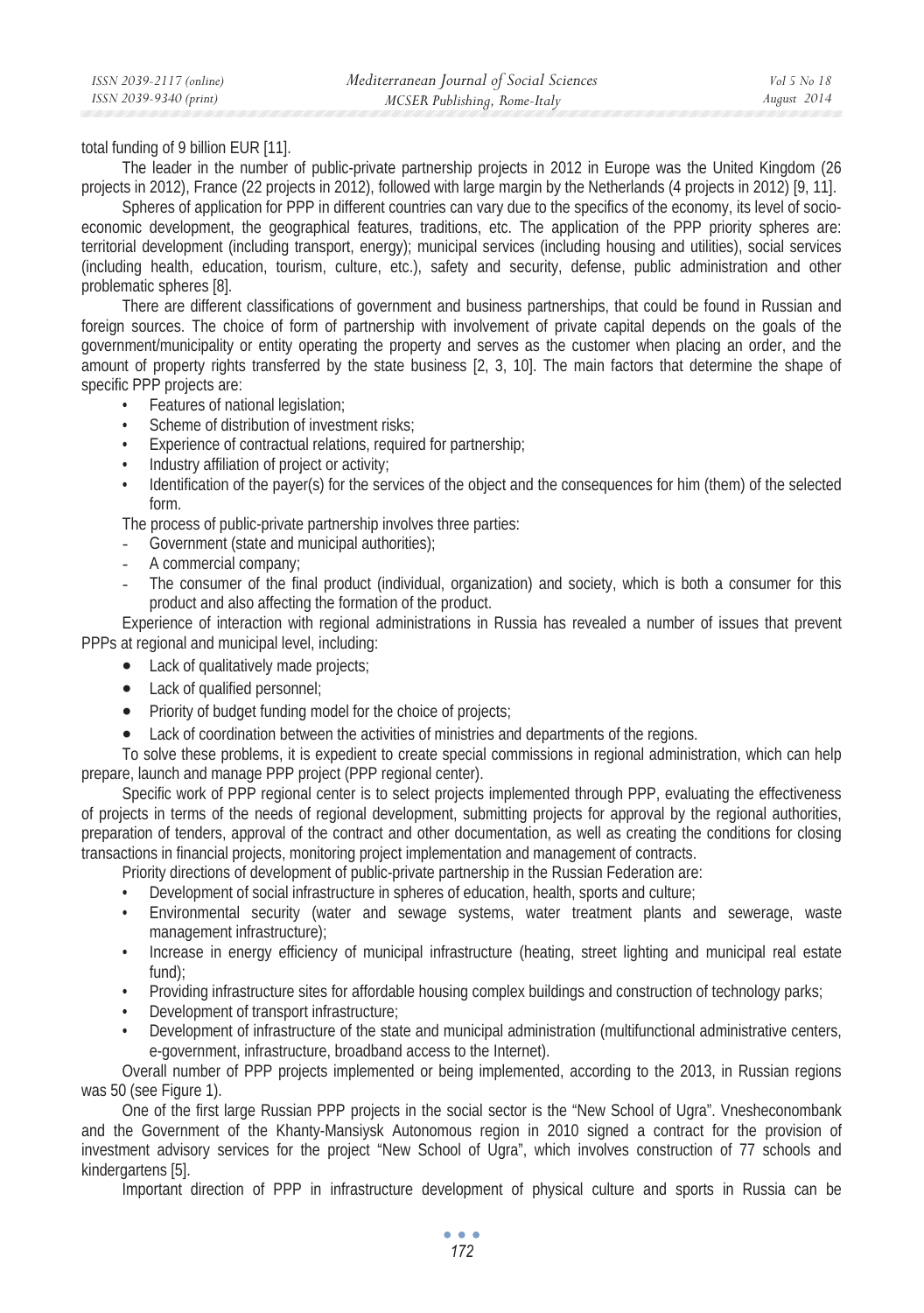| ISSN 2039-2117 (online) | Mediterranean Journal of Social Sciences | Vol 5 No 18 |
|-------------------------|------------------------------------------|-------------|
| ISSN 2039-9340 (print)  | MCSER Publishing, Rome-Italy             | August 2014 |
|                         |                                          |             |

construction (and maintenance) of fast-build and economical sports facilities by private companies commissioned by government (compared to conventional). In this case, it is important to mention the experience of ASATI (USA). ASATI built a number of prefabricated inflatable sports facilities in 2000s (gyms, skating rinks, swimming pool) in various regions of the country: Nizhny Novgorod region (Bor), Chelyabinsk region (Magnitogorsk), Republic of Tatarstan, Moscow region (Novogorsk, Schyolkovo), Orenburg region (Mednogorsk), Bryansk (Bryansk), Belgorod (Razumnoe), Yaroslavl, Krasnodar region , etc. [6].





**Source:** Website PPP in Russia. http://www.ppp-russia.ru/main/rubric-67.html [6].

Another example of PPP development in the social sector is the creation of concession agreement after reconstruction of hospital Nº63 in Moscow for construction of four high-tech medical centers: early diagnosis of cancer, endovascular surgery, perinatal and rehabilitation. The total project cost is 5.5 billion rubles. Concession Agreement will last for a period of 49 years. Thus, the first four years allotted for reconstruction of buildings of medical center. Concessionaire undertakes the obligation to provide modern equipment to the complex of 63rd city hospital, as well as its further exploitation [7].

Analyzing trends of PPP development in social sector of the RF, some issues and troubles can be found. This regard, the creation of special economic zones (SEZ) in the social sectors is an important factor in their modernization and development in Russia. There is a large-scale project «Russia. Special economic zones» (RUSSEZ), designed to develop regions through the involvement of direct domestic and foreign investment in hi-tech industries, providing companies with a unique opportunity to use all investment advantages of Russia, bypassing such a barrier, as an inefficient administration. In the majority of investment projects cash flow for state and local authorities includes cash inflows from tax revenues in each period of the life cycle of the project.

To assess the effectiveness of the participation in the project of different budgets should expect performance indicators for each level of the budget.

The relationship cash flows of the various participants in effect on the correlation of performance indicators, calculated on the basis of each of the threads. Net discounted income (NPV) are related by the following equation:

#### **n NPV= NPVi**

 **i** 

where NPV - net present value of investment projects at creation of the SEZ, and NPVi - net discounted income received as a result of implementation of the project **i** participate.

The net present value at calculation of budget efficiency is the difference between the total amount of taxes, fees and financing of investments of the state and municipal authorities:

### **NPVbe = T - F**

where NPVbe - net discounted income when calculating the budget efficiency, T - the discounted sum of tax revenues for the whole period of functioning of SEZ, F - financing of investment institutions of state and municipal management discounted.

Today, there are 13 Federal special economic zones in RF, including social sector SEZ (Tourism and Recreational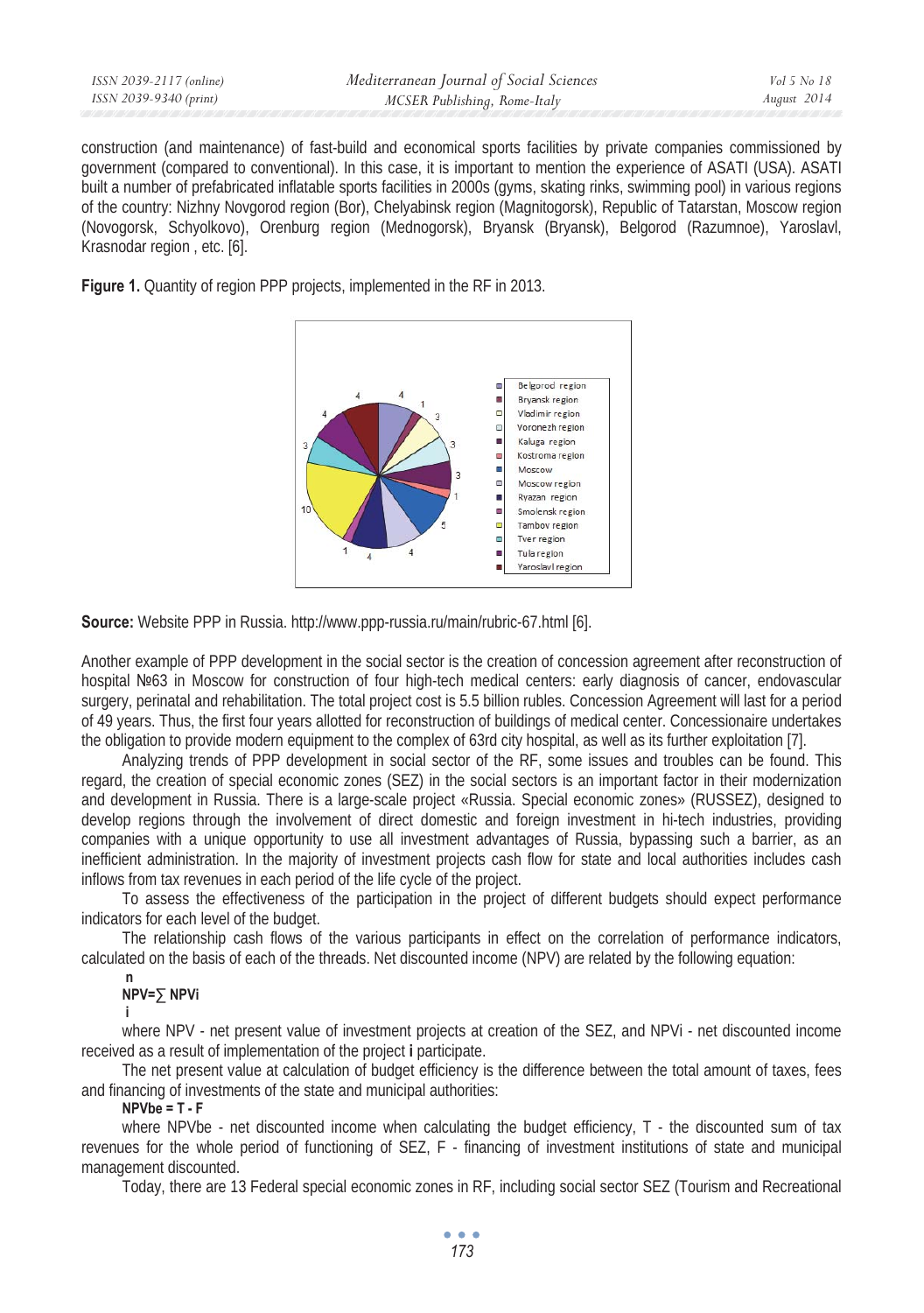zones, Technology Innovative zones). Number and structure of SEZ investors are represented in Fig.2.





**Source:** Andrianov, V. Centuries development Institutions and their role in the implementation of public-private partnership projects [1]

#### **3. Results**

Infrastructure of social sectors can be characterized by high physical and morale wear and tear, and requires comprehensive modernization, especially in the condition of country's accession to the WTO.

The total investments in PPP projects in the Russian regions in 2013 were characterized by considerable unevenness and lack of funds in a number of them because of reduced economic growth. In regions with the resources, PPP projects are not implemented, reflecting underdeveloped legislation on PPP, unbalanced state and business interests, imperfect design of project's documentation and other reasons (see Table 1). Policies that have to reduce social sphere costs in the federal budget of 2014-2016, creates serious problems in the implementation of national and regional development programs, social sector, financing of construction and modernization of social infrastructure.

The most important tool to attract private capital for development and modernization of social infrastructure in the developed countries is the PPP mechanism. PPP effectively developed through the adoption of effective legislation on public-private partnership model agreements and PPP with clear division of obligations, risks and responsibilities of the partners: government/municipalities and private companies.

|  | Table 1. Distribution of investment in PPP projects in several regions of the RF in 2013 (m. rub.) |  |  |  |
|--|----------------------------------------------------------------------------------------------------|--|--|--|
|  |                                                                                                    |  |  |  |

| Region                | Investments      | Amount of PPP projects |
|-----------------------|------------------|------------------------|
| Belgorod Region       | 0                |                        |
| <b>Bryansk Region</b> | 27240            |                        |
| Vladimir region       | 42250            |                        |
| Voronezh region       |                  |                        |
| Ivanovo region        | 30010            |                        |
| Kaluga region         |                  |                        |
| Kostroma region       | 11120            |                        |
| Kursk region          | 48900            |                        |
| Orel region           | 19920            |                        |
| Ryazan region         | $\left( \right)$ |                        |
| Smolensk region'      | 36000            |                        |
| Tambov region         | 46980            | 10                     |
| Tver region           | 0                | 3                      |
| Tula region           | 0                |                        |
| Yaroslavl region      | 51920            |                        |

**Source:** Website PPP in Russia http://www.ppp-russia.ru/main/rubric-67.html [6] .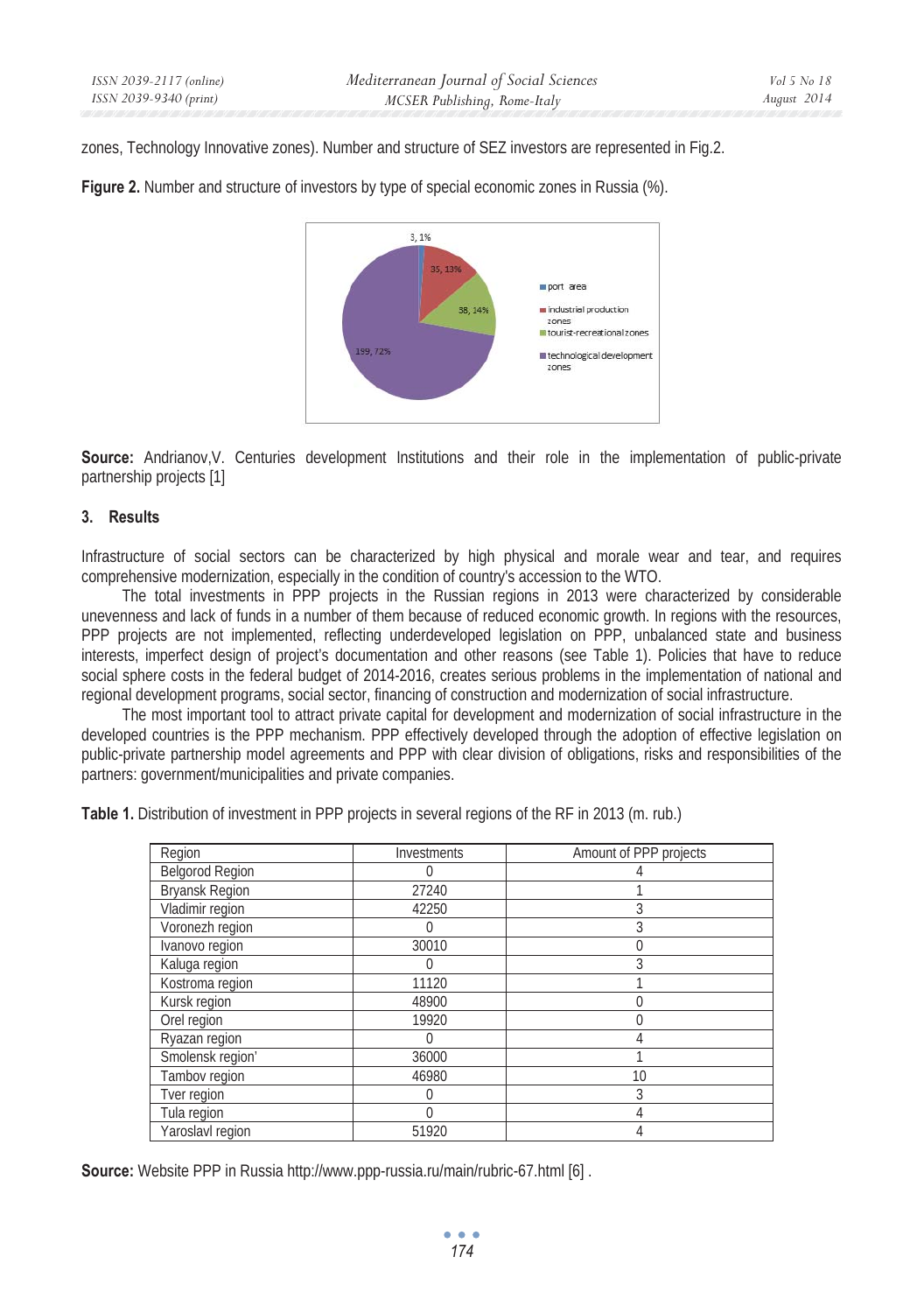## **4. Conclusions**

Based on this analysis, it is possible to define public policies, which are necessary for the effective implementation of PPP projects in the social sector of the Russian Federation.

- 1. Finalization and adoption of the federal law "The basis of public-private partnership in the Russian Federation" and, based on the adjustment of existing or adoption of new laws relevant to him in Russian regions. On this basis, it is necessary to adopt appropriate amendments to the Budget Code, Civil Code of the Russian Federation.
- 2. Development of common model agreements on PPPs in the social sector, taking into account:
	- charged and free social services to the population;
	- attraction of private investment in the design, construction, modernization, operation or management of social infrastructure (or the performance of a number of these functions).
- 3. Provide tax incentives to private investors for the duration of PPP contracts in the social sector (VAT and income tax provision in the period of paid social services, tax on property of legal persons during the rental social object municipality or public authority control, etc.).
- 4. Provision of state guarantees for private investments in social infrastructure to natural disasters, man-made disasters and other adverse events for the private investor.
- 5. Government grants (co-financing) in the construction and reconstruction of large social objects.
- 6. Allocation of land by the state on favorable terms for the construction of social facilities and ensuring their utility infrastructure.
- 7. Necessary support and creation of favorable investment and business climate at the federal, regional and local levels to develop public-private partnerships in the social sphere.
- 8. It is necessary to organize training courses for municipal/government officials on PPPs in the social sector, including legislation, model agreements, organization, forms of government support, foreign experience, best Russian cases.
- 9. The most important condition for successful implementation of the new legislation and PPP projects in the social sphere of the Russian Federation is the increase of the responsibility of entrepreneurs and government/municipal management and control in strategic social goals set by the government.

### **References**

- Ulesov D.V., Murtazina G., Safiullin L.N. and Saipullaev U.A. Special Aspects of Development of Business in the Knowledge-Based Economy //World Applied Sciences Journal, 27(13), 2013, pp. 189-192.
- Safiullin, M.R., Elstin, L.A., Shakirova, A.I. (2012). Evaluation of business and economic activity as a short-term forecasting tool. Herald of the Russian Academy of Sciences, 4, 290-294.
- Andrianov,V. Centuries development Institutions and their role in the implementation of public-private partnership projects. M : Financial Academy under the Government of the Russian Federation, State Corporation «Bank for development and foreign economic Affairs (Vnesheconombank)», 2011.- P.47.
- Shaidullin R.N., Ulesov D.V., Shigabieva A.M. and Safiullin L.N. Innovative Infrastructure in Post-Industrial Society// World Applied Sciences Journal, 27(13), 2013, pp. 180-183.
- Gainova R.A., Shaidullin R.N., Safiullin L.N. and Maratkanova E.M. Infrastructural Component in Maintenance of Competitiveness of Region// World Applied Sciences Journal, 27(13), 2013, pp. 97-101.
- Safiullin M.R., Samigullin I.G. and Safiullin L.N. Model of Management of Competitiveness of a Machine-building Complex// World Applied Sciences Journal, 27(13), 2013, pp. 212-216.
- Varnavsky, V.G. Partnership of state and private sector: forms, projects and risks. [Text] / V.G Varnavsky. M.: Nauka, 2005.
- Zeldner, A.G. Conceptual basis of the establishment and functioning of public-private partnership. Zeldner. [Text] / A.G. Zelder M.: Institute of Economics RAS, 2010.
- Kabashkin, V.A. Public-private partnership: international experience and Russian perspectives. M.: OOO «Mitz», 2010.
- Bagautdinova, N.G., Tsvetkova, G.S., Novenkova, A.Z. The interaction of formal and informal market institutes // World Applied Sciences Journal, 27(13), 2013, 58-61.
- Markov, V.A., Bagautdinova, N.G., Yashin, N.S. Improvement of instruments of the state cluster-based policy in the contexts of economic entities interrelation asymmetry // World Applied Sciences Journal, 27(13), 2013, 130-134.